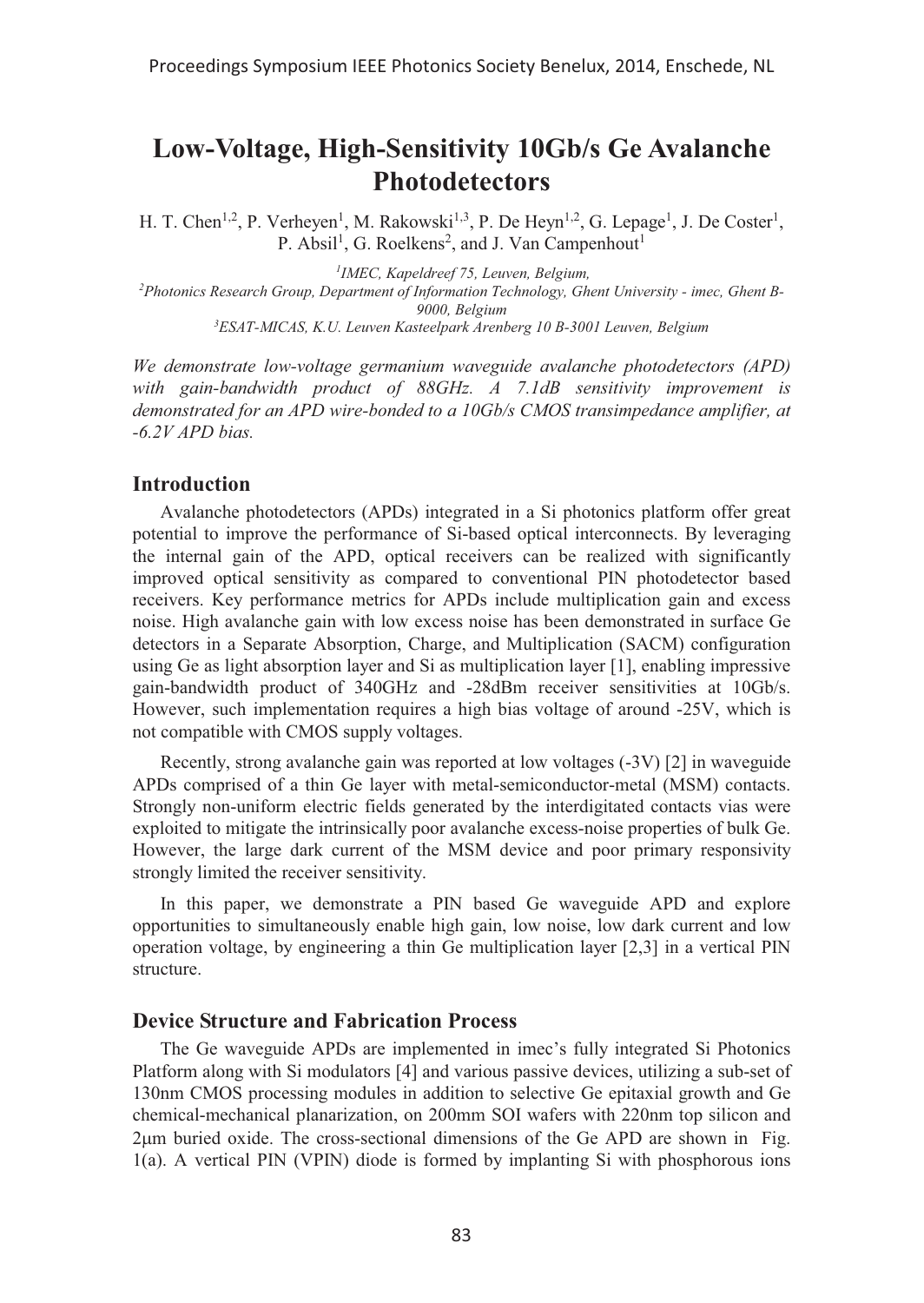(before Ge growth) and the planarized Ge layer with boron ions, resulting in a dopant profile as shown in Fig. 1(c). This heterogeneous Ge/Si VPIN diode configuration results in a strongly non-uniform electric field as high as  $3\times10^5$  V $cm^{-1}$  at -3.0V, tightly confined in the lower  $\sim 100$ nm of the Ge layer as shown in Fig. 1(d). Hence, it is expected that strong avalanche multiplication can take place at moderate applied bias, and that part of the avalanche excess-noise generation can be suppressed [2,3].



Figure 1. (a) Schematic cross-section of the Ge waveguide APD. (b) SEM cross section image. (c) Simulated doping distribution. (d) Simulated electric field distribution at -3.0V applied voltage.

#### **Stand-alone Device Characteristics**

A typical static current-voltage characteristic of a 10.4μm-long VPIN Ge APD device is shown in Fig. 2(a). The device has a low dark current of 28.7nA at -2.0V. The breakdown voltage, defined at a dark current of  $10\mu$ A, occurs at -6.4V. Light current is measured at 1550nm wavelength with an input optical power of -18.9dBm received by the germanium photodiode. The responsivity is constant from 0V to -3.5V, owing to the relatively large built-in electrical field that sweeps out the majority of the photo-generated carriers. The measured primary responsivity is 0.53A/W. Next, the reverse bias voltage is increased, resulting in significantly higher light and dark current. The light-current gain is extracted by normalizing to the light current at  $-2.0V$ , and is shown in Fig. 2(b). It can be seen that at 90%, 95% and 98% of the breakdown voltage, the light-current gain is 3.4, 6.5 and 14.8 respectively.

Next, small-signal radio-frequency (RF) measurement are carried out on the APD. The S21 parameter at 1550nm wavelength with input optical power of -19.2dBm is shown in Fig. 3(a) for various applied bias voltages. It can be seen that the lowfrequency gain increases with bias voltage until -6.45V. Beyond this voltage, avalanche gain is reduced. Also, it can be seen that the 3-dB bandwidth reduces substantially with increasing bias voltage. Both avalanche gain and 3-dB bandwidth extracted from the  $S_{21}$ curves are shown in Fig. 3(b). At low bias, the bandwidth is as high as 50GHz (setup limitation) and remains constant as long as the gain is smaller than 2. As gain increases, the bandwidth drops inversely proportional owing to the avalanche build-up time [5]. At -6.2V APD bias, a gain of 7.2 and a gain-bandwidth product of 88GHz is obtained.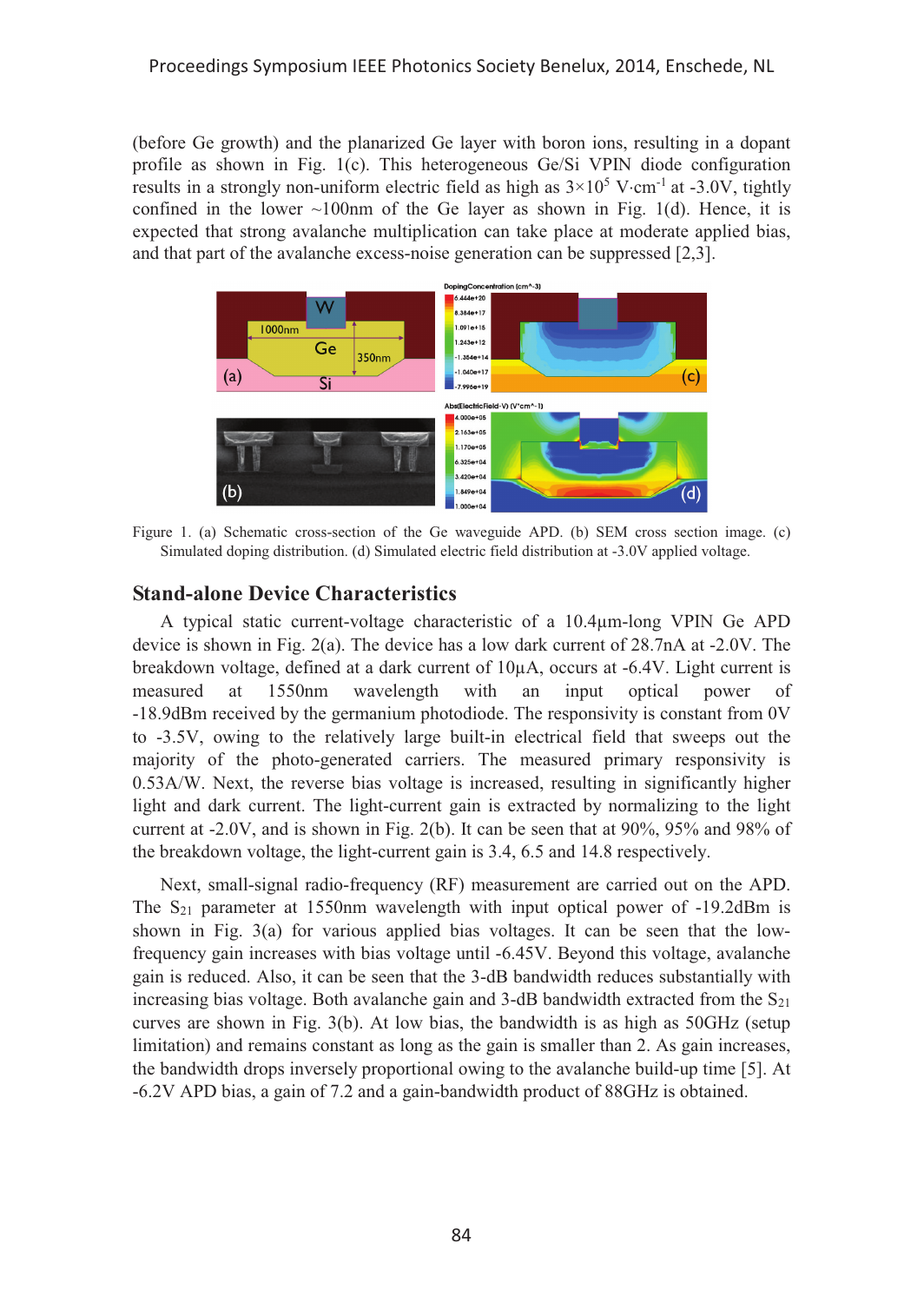

Figure 2. (a) I-V characteristics of a 10.4µm length Ge APD. (b) Static light-current avalanche gain and small-signal avalanche gain.



Figure 3. (a) Small-signal RF measurement of  $S_{21}$  parameter at different bias voltages. (b) 3-dB bandwidth vs. gain from  $S_{21}$  curves.

## **APD Receiver Characteristics**

Next, the APD is wire-bonded to a 10Gb/s transimpedance amplifier (TIA), as shown in Fig. 4(a). The TIA is implemented in 40nm LP CMOS [6]. The APD receiver sensitivity was estimated by launching an optical pseudo-random bit sequence (PRBS) data pattern at 10Gb/s  $(2^{31}$ -1 word length), generated by a commercial modulator with 12.5dB extinction ratio, into the APD. The TIA electrical output is subsequently displayed on a high-speed oscilloscope, and the Q factor of the electrical eye diagram is recorded for various average optical power levels and various APD bias, as shown in Fig. 4(b). At -1V APD bias, the waveguide-referred sensitivity is estimated to be - 14.9dBm average optical power  $(Q~7)$ , mostly limited by the TIA input-referred noise current estimated to be  $\sim$ 2.4 μA. At -6.2V APD bias voltage, a 7.1dB sensitivity improvement is obtained (absolute receiver sensitivity of -22.0dBm). Wide open eye diagrams at APD biases of  $-1.0V$  and  $-6.2V$  are shown in Fig. 4(d) and 4(e), further illustrating the ability of the APD to generate >7dB gain with low excess noise.